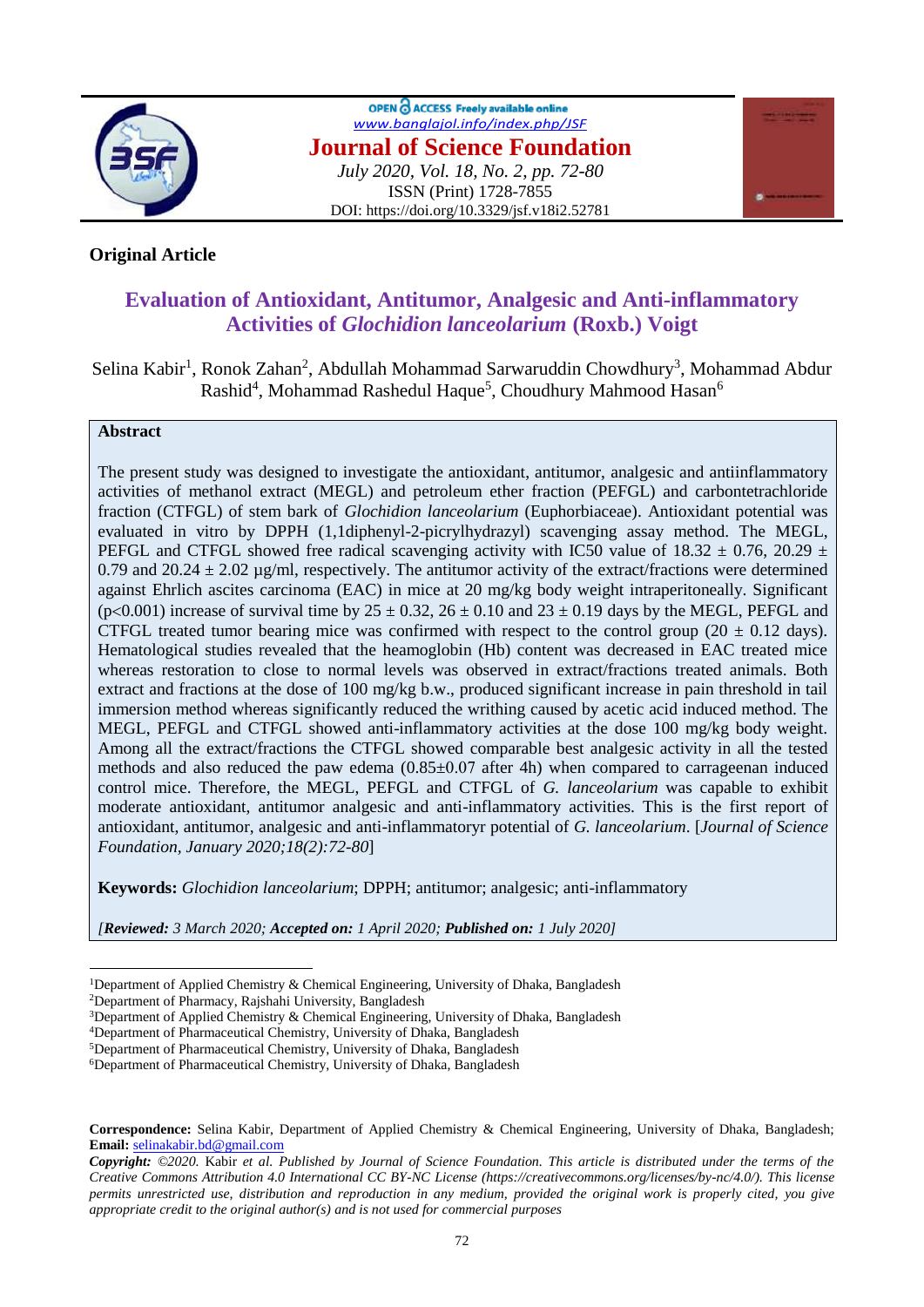## **Introduction**

Free radicals cause depletion of immune system, antioxidants change in gene expression and induce abnormal proteins and contribute to more than one hundred disorders in humans including atherosclerosis, arthritis, ischemia and reperfusion injury of many tissues, central nervous system injury, gastritis, diabetes, cancer and AIDS (Hela and Abdullah, 2010). In normal metabolic condition, oxidant and antioxidant levels are maintained in balance within humans for sustaining optimal physiological conditions (Temple, 2000). However, overproduction of free radical and reactive oxygen species (ROS) would assault on important biological molecules such as DNA, protein or lipid leading to many degenerative diseases (Suja et al*.*, 2004). According to the estimates of the WHO, more than 80.0% of people in developing countries depend on traditional medicine for their primary health needs. A recent survey shows that more than 60% of cancer patients use vitamins or herbs as therapy (Madhuri and Pandey, 2008; Sivalokanathan et al., 2005).

The extensive use of herbal preparations and medicinal plants has provided some of the most important sources of lead compounds for the pharmaceutical industries. Furthermore, over a 100 new products are in the process of clinical development, particularly as anti-cancer agents and anit-infectives (Hafidh et al., 2009). It has been shown that antioxidant rich diets can reduce oxidative damage to DNA, thus preventing a critical step in the onset of carcinogenesis and the impact of antioxidants on mutagenesis and carcinogenesis has been well established (Zhang et al., 2008; Meyskens et al*.*, 2005). Various free radicals are also responsible for the induction of short term algesia (Chung, 2004). Moreover, free radicals play an important role in the pathogenesis of inflammation (Winrow et al., 1993). For several years, many researchers have been investigated powerful and nontoxic antioxidants from natural sources, especially edible or medicinal plants to prevent the reactive species related disorders in human as well as replace the synthetic compounds which are in use may have carcinogenic activity and harmful to the lungs and liver (Rechner et al., 2002).

*Glochidion* was regarded as a genus of the family Euphorbiaceae, which consists of monoecious, rarely dioecious trees or shrubs. But molecular phylogenetic studies have shown that *Phyllanthus* is paraphyletic over *Glochidion*. A recent revision of the family Phyllanthaceae has subsumed *Glochidion* into *Phyllanthus* (Hoffmann et al., 2006). *Glochidion lanceolarium*(Roxb) Voigt, locally known as Kechchua, Bhauri; Kakra, Anguti (Family-Euphorbiaceae) is evergreen shurb or tree, usually 1-3m tall, rarely 7-12m tall, monoecious, glabrous throughout except hairy ovary and capsule. It grows in Cox's Bazar hillside of Bangladesh. It is also grown in India, China and Hong Kong (Hossain et al., 2004). Traditionally many *Phyllanthus* species are used in haemorrhoids, diarrhoea, dysentery, anaemia, jaundice, dyspepsia, insomnia etc. and some of them can induce diuresis (Ghani, 1998). Many secondary metabolites were isolated from *Glochidion* species, including tannins (Chen et al., 1995), glycosides (Otsuka et al., 2003), lignans (Otsuka et al., 2000), terpenoids (Hui and Li, 1976). Literature reviews indicated that no studies combining the activity of the antioxidant, antitumor, analgesic and anti-inflammatory activities of *G. lanceolarium* have so far been undertaken. Taking this in view and as a part of our ongoing research on Bangladeshi medicinal plants, the present study aimed to evaluate the antioxidant, antitumor, analgesic and antiinflammatory activities of the methanol and its chloroform and petroleum ether fraction of stem bark of *G. lanceolarium.*

## **Methodology**

**Plants materials:** The stem bark of *G. lanceolarium* was collected from Mirpur, Dhaka in the month of April, 2009 and identified by Mr. Sarder Nasir Uddin, Scientific Officer, Bangladesh National Herbarium, Dhaka, where a voucherspecimen (DACB-34199) representing this collection has been deposited.

**Chemicals:** Sodium chloride, propylene glycol, trypan blue, methylene blue, methyl violet and sodium sulphate, were purchased from Merck Limited, Mumbai, India. Diclofenac-Na and Indomethacin were collected from Square Pharmaceuticals Ltd., Bangladesh. All other chemicals and reagents were used of highest analytical grade.

**Preparation of extract:** The air dried powdered plant material (900 g) was successively cold extracted with methanol (7 days) at room temperature with occasional shaking and stirring. The extractives were filtered through fresh cotton plug and followed by Whatman no. 1 filter paper. The filtrate were then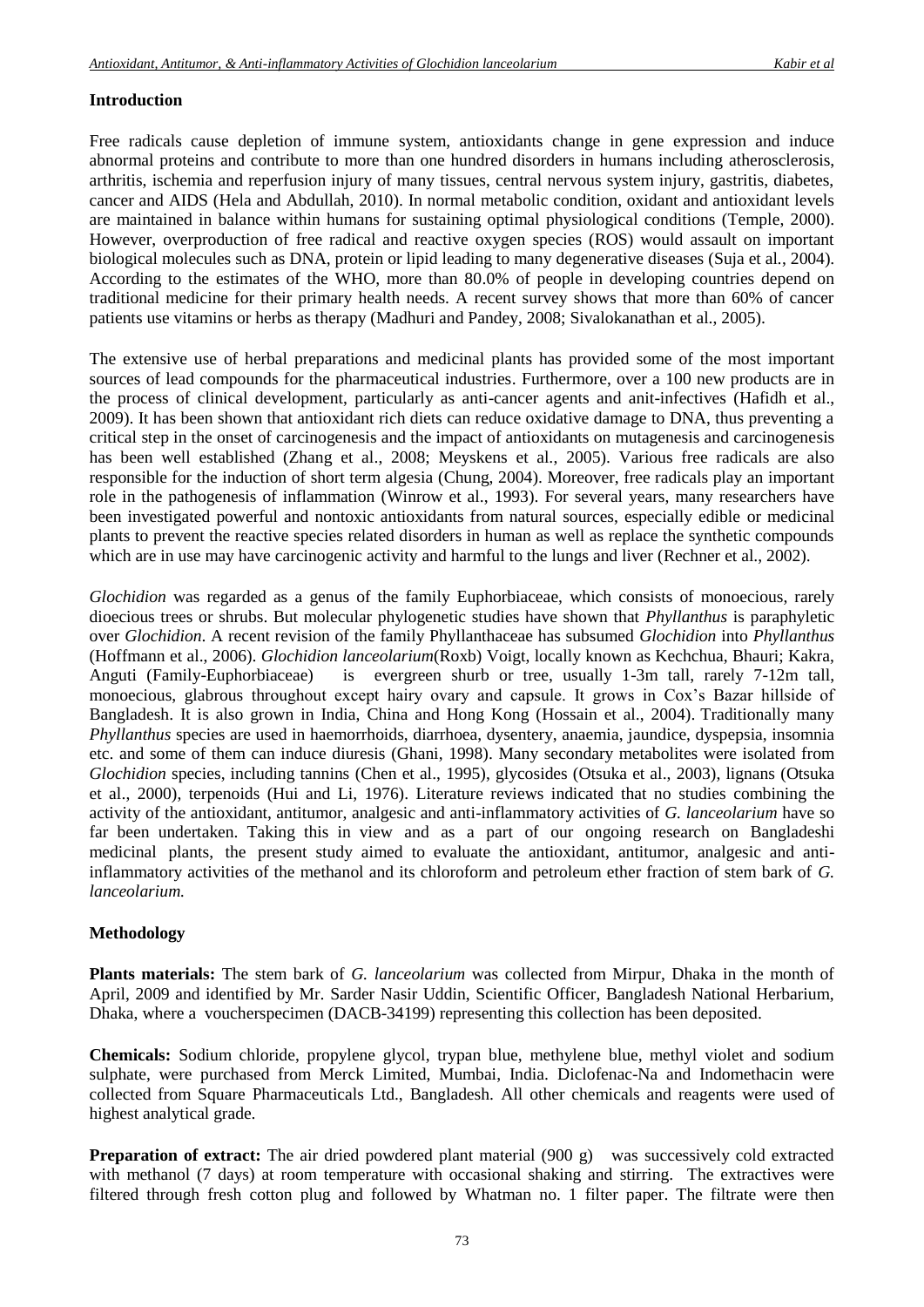concentrated by a Buchii rotavapor at low temperature and pressure and afforded methanol (MEGL) extract (36.8199g). The cold methanol extract (10 g) was subjected to Solvent-Solvent partitioning using the protocol designed by Kupchan and modified by Wagene (Wagenen et al., 1933). The extract was partioned successively with petroleum ether (PEFGL) and carbontetrachloride (CTFGL).

**Animal:** Swiss albino mice (25-30 g) of both sexes were used for assessing the biological activity. The animals were maintained under standard laboratory conditions and had free access to food and water *ad libitum.* The animals were allowed to acclimatize to the environment for 7 days prior to experimental session. The animals were divided into different groups, each consisting of six animals which were fasted overnight prior to the experiments. Experiments with the animals were performed in accordance with guidelines of the Institutional Animal Ethics Committee, Department of Applied Chemistry & Chemical Engineering, University of Rajshahi, Rajshahi, Bangladesh.

**Acute toxicity:** The acute oral toxicity of the plant extract in Swiss albino mice was studied as per established protocol (Lorke, 1983).

#### *In vitro* **antioxidant activity**

**Free Radical Scavenging Activity by 1,1-diphenyl-2-picryl-hydrazyl (DPPH) assay:** The free radical scavenging activity of methanol extract and its all fractions, based on the scavenging of the stable 1,1 diphenyl-2- picryl-hydrazyl (DPPH) free radical was determined by the method described by Braca (Braca et al., 2001). The percentage inhibition was calculated from  $[(A_0-A_1)/A_0] \times 100$ , where  $A_0$  is the absorbance of the control, and  $A_1$  is the absorbance of the extract/ standard. IC<sub>50</sub> value was calculated by plotting a graph of concentration (μg/ml) versus % inhibition.

#### *In vivo* **antitumor activity**

**Transplantation of tumor:** Ehrlich ascites carcinoma (EAC) cells were obtained from Indian Institute of Chemical Biology (IICB), Calcutta, India. The EAC cells were maintained *in vivo* in Swiss albino mice by intraperitoneal transplantation of  $2\times10^6$  cells per mouse after every 10 days. Ascitic fluid was drawn out from EAC tumor bearing mouse at the log phase (days 7–8 of cell implantation) of the tumor cells. Each animal received 0.1 ml of tumor cell suspension containing  $2\times10^6$  tumor cells intraperitoneally.

**Treatment schedule:** 72 Swiss albino mice were divided into six groups (n = 12) and given food and water ad libitum. All the animals in each group except Group-I received EAC cells  $(2\times10^6 \text{ cells/mouse i.p.})$ . This was taken as day '0'. Group-I served as normal saline control (5 ml/kg i.p.) and Group-II served as EAC control. After 24-h of EAC transplantation, Group-III, Group-IV and Group-V received MEGL, PEFGL and CTFGL of *G. lanceolarium* stem bark at 20 mg/kg i.p. for nine consecutive days, respectively. Group-VI received reference drug Bleomycin (0.3 mg/kg i.p) for nine consecutive days (Rana and Khanam, 2002). After 24 hours of last dose and 18 h of fasting, 6 animals from each group were sacrificed by cervical dislocation to measure antitumor and hematological parameters and the rest were kept with food and water ad libitum to check percentage increase in life span of the tumor bearing host. The antitumor activity of the extract/ fractions of *G. lanceolarium* were measured in EAC animals with respect to the following parameters.

**Determination of tumor volume and weight:** The mice were dissected and the ascitic fluid was collected from the peritoneal cavity. The volume was measured by taking it in a graduated centrifuge tube and weighed immediately.

**Tumor cell count:** The ascitic fluid was taken in a WBC pipette and diluted 100 times with then a drop of the diluted cell suspension was placed on the Neubauer's counting chamber and the number of cells in the 64 small squares was counted.

**Viable/nonviable tumor cell count:** The viability and non-viability of the cells were checked by trypan blue assay with the help of microscope. The cells were stained with trypan blue (0.4% in normal saline) dye. The cells that did not take up the dye were viable and those that took the dye were nonviable. These viable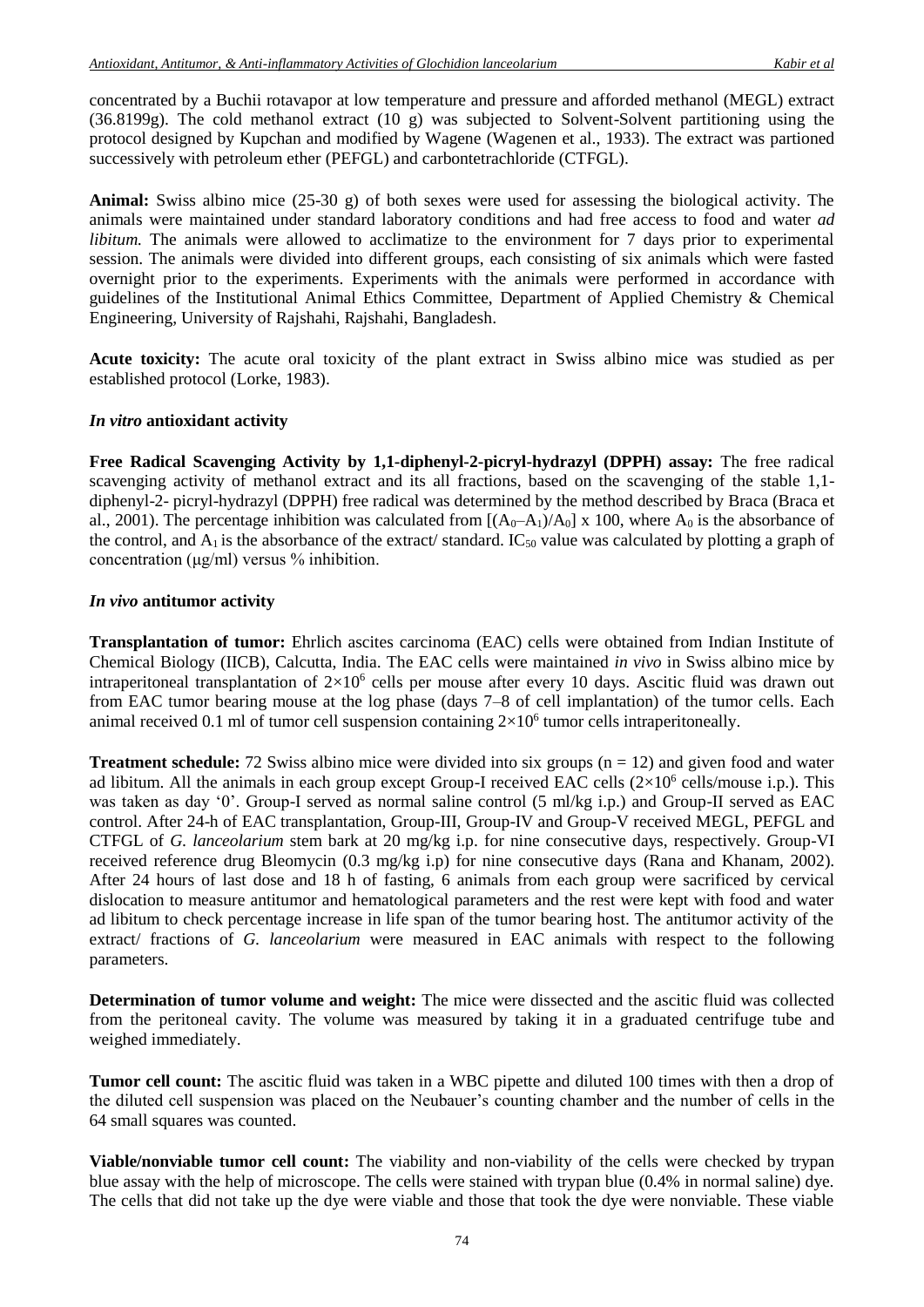and nonviable cells were counted using the following equation: Cell count  $=$  (Number of cells  $\times$  dilution factor)/ (Area  $\times$  thickness of liquid film)

**Determination of Median Survival Time and Percentage Increase in Life Span:** The mortality was monitored by recording percentage increase in life span (%ILS) and median survival time (MST) (Sur and Ganguly, 1994).

**Hematological parameters:** Collected blood was used for the estimation of hemoglobin (Hb) content, red blood cell (RBC) and white blood cell count (Armour et al., 1965).

#### **Analgesic activity**

**Tail Flick Test:** The animals were divided into five groups with six mice in each group. Group I animals received vehicle (1% Tween 80 in water, 10 mL kg-1 body weight), animals of Group V received Diclofenac-Na at 10 mg kg<sup>-1</sup> body weight while animals of Group II, Group III and Group IV were treated with 100 mg kg<sup>-1</sup> body weight (p.o.) of the MEGL and PEFGL and CTFGL of *G. lanceolarium*. From 1-2 cm of the tail of mice was immersed in warm water kept at constant temperature of  $60^{\circ}$ C. The reaction time was the time taken by the mice to deflect their tails. The first reading was discarded and the reaction time was recorded as a mean of the next three readings. A latency period of 20 second was defined as complete analgesia and the measurement was then stopped to avoid injury to mice. The latent period of the tail-flick response was determined before and 0, 30, 60 and 90 min after the oral administration of drugs (Toma et al*.*, 2003).

**Acetic Acid-Induced Writhing Test:** The analgesic activity of the samples was also studied using acetic acid-induced writhing model in mice. Test samples and vehicle were administered orally 30 min before intraperitoneal administration of 0.7% acetic acid but Diclofenac-Na was administered intraperitonially 15 min before injection of acetic acid. After an interval of 5 min, the mice were observed for specific contraction of body referred to as 'writhing' for the next 10 min (Ghule et al*.*, 2011).

## **Anti-inflammatory Activity**

**Carrageenan induced paw edema test in mice:** Mice were divided into five groups of six animals each. The test groups received 100 mg/kg, *p.o.* of each extract/fractions. The reference group received indomethacin (10 mg/kg, *p.o.*) while the control group received 3 mL/kg of 1% tween 80 in water. After 1 h, 0.1 mL, 1% w/v carrageenan suspension in normal saline was injected into the sub plantar tissue of the right hind paw (Winter et al., 1962). The paw volume was measured at 1, 2, 3 and 4 h after carrageenan injection using a micrometer screw gauge. The percentage inhibition of the inflammation was calculated from the formula: % inhibition =  $(1 - D_v/D_0) \times 100$ . Whereas  $D_0$  was the average inflammation (hind paw edema) of the control group of mice at a given time,  $D_t$  was the average inflammation of the drug treated (i.e. extract/fractions or reference indomethacin) mice at the same time (Gupta et al*.*, 2005).

**Statistical Analysis:** Antitumor data are expressed as mean  $\pm$  S.E.M. (n = 6 mice per groups). Statistical significance (p) calculated by Student's t test.  $P<0.001$  and  $<0.05$  were considered to be statistically significant. Analgesic and anti inflammatory data are expressed as mean  $\pm$  S.E.M. (n = 6 mice per groups). Statistical significance (p) calculated ANOVA followed by Dunnett's-T test  $P<0.01$  and  $P<0.001$  were considered to be statistically significant.

## **Results**

**Acute toxicity studies:** The acute toxicity study was conducted to establish the therapeutic index, i.e., the ratio between the pharmacologically effective dose and the lethal dose on the same strain and species. The extract/fractions of *G.lanceolarium* was safe up to a dose of 500 mg/kg (p.o.) body weight which agrees with the previous study (Rahman et al*.*, 2011). Behavior of the animals was closely observed for the first 3h then at an interval of every 4h during the next 48 h. The extract did not cause mortality in mice during 48h of observation but little behavioral changes, locomotors ataxia, diarrhea and weight loss were observed. Food and water intake had no significant difference among the group studied.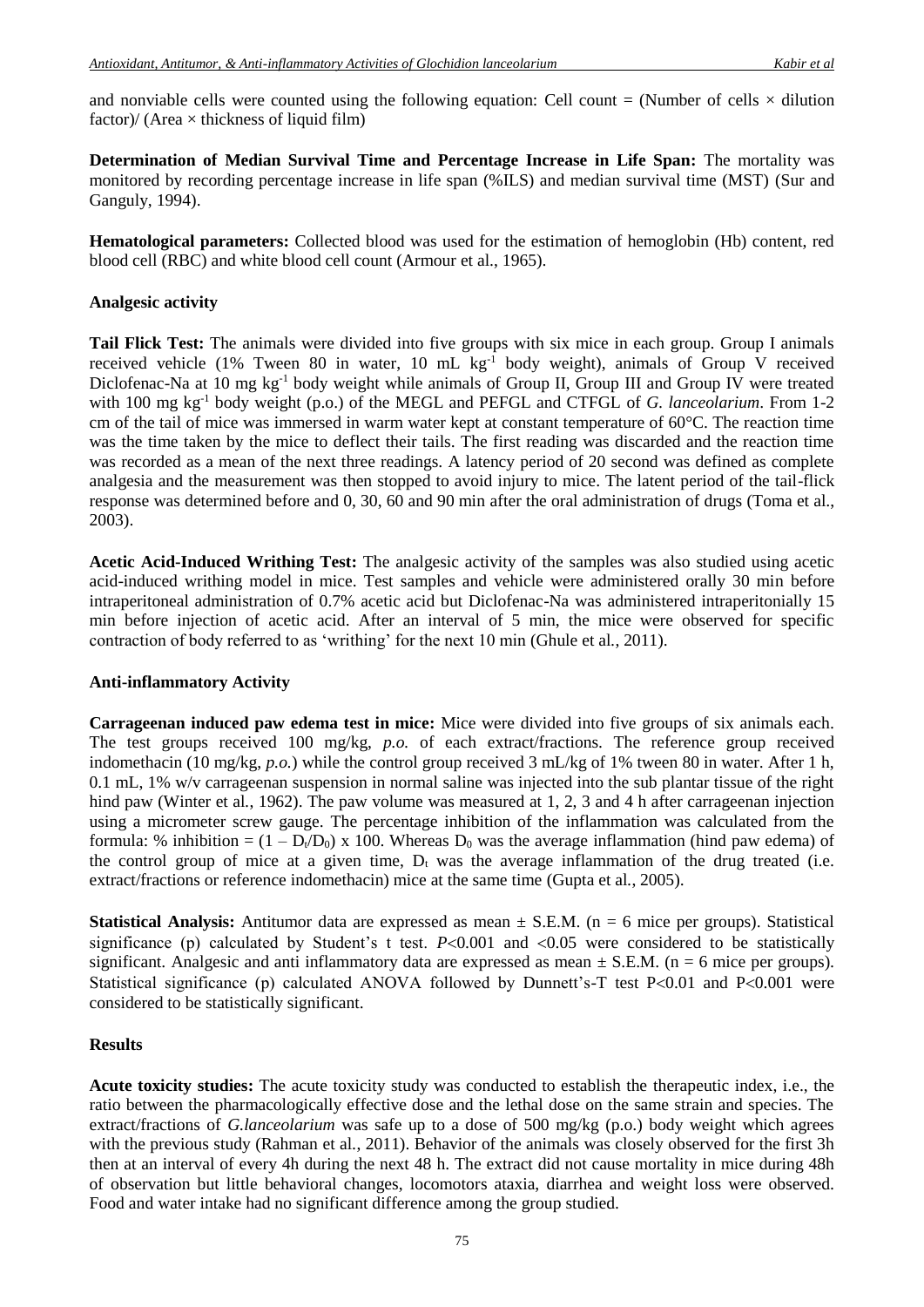**DPPH radical scavenging activity:** The percentage (%) scavenging of DPPH radical was found to be concentration dependent i.e concentration of the extract/fractions between 0.976-500 µg/ml greatly increasing the inhibitory activity. The IC<sub>50</sub> value of MEGL and PEFGL and CTFGL were 18.32  $\pm$  0.76 ug/ml,  $20.29 \pm 0.79$  ug/ml,  $22.24 \pm 2.02$  ug/ml, respectively. While IC<sub>50</sub> value of standard tert- butyl-1hydroxy toluene was found to be  $15.24 \pm 0.63 \mu$ g/ml (Table 1).

#### **Table 1: IC<sup>50</sup> values of test samples of** *G. lanceolarium* **and standard.**

| $\mathbf{r}$<br>samples/Standard<br>est | MEGL | PEEGI<br>UL                  | $\cap$ TEGI<br>UL | TBHT |  |
|-----------------------------------------|------|------------------------------|-------------------|------|--|
| $IC_{50} (\mu g/ml)^*$                  |      | 79<br>ጎሰ<br>$\Omega$<br>0.72 | 2.02              |      |  |
| <b>TIDIT</b>                            |      |                              |                   |      |  |

TBHT - tert-butyl-1-hydroxytoluene.

**Tumor growth and survival parameters:** Antitumor activity of extract/fractions against EAC tumor bearing mice was assessed by the parameters such as tumor volume, tumor weight, cell count (viable and non-viable), mean survival time and % increase of life span. The results are shown in Table 2. The tumor volume, tumor weight and viable cell count were found to be significantly  $(p<0.001)$  increased and nonviable cell count was significantly  $(p<0.001)$  low in EAC control animals when compared with normal saline control animals. Administration of MEGL and PEFGL and CTFGL at a dose of 20mg/kg significantly  $(p<0.05)$  decreased the tumor volume, tumor weight and viable cell count. Furthermore, the median survival time was increase to 25  $\pm$  0.32 (% ILS = 24.6), 26 $\pm$  0.10 (% ILS = 30.3) and 23  $\pm$  0.19 (% ILS = 20.5) on administration of MEGL and PEFGL and CTFGL at a dose of 20 mg/kg, respectively.

**Table 2: Effect of MEGL and PEFGL and CTFGL of** *G. lanceolarium* **on tumor volume, tumor weight, mean survival time (MST), percentage increase life span (% ILS), viable and non-viable tumor cell count in EAC bearing mice**

| <b>Parameter</b>                   | <b>EAC</b> control | <b>MEGL</b>                  | <b>PEFGL</b>      | <b>CTFGL</b>                 | <b>Bleomycin</b>             |
|------------------------------------|--------------------|------------------------------|-------------------|------------------------------|------------------------------|
| Tumor volume (ml)                  | $3.1 \pm 0.21$     | $0.79 \pm 0.19$              | $0.70 \pm 0.14^*$ | $0.85 \pm 0.41$ <sup>*</sup> | $0.51 \pm 0.21$ <sup>*</sup> |
| Tumor weight $(g)$                 | $3.90 \pm 0.24$    | $1.32 \pm 0.29$              | $1.05 \pm 0.11^*$ | $1.81 \pm 0.31^*$            | $0.61 \pm 0.11$ <sup>*</sup> |
| MST (days)                         | $20 \pm 0.12$      | $25 \pm 0.32$                | $26 \pm 0.10$     | $23 \pm 0.19$                | $42.6 \pm 0.12$              |
| $%$ ILS                            | 00.0               | 24.6                         | 30.3              | 20.5                         | 98.81                        |
| Viable cell (x $10^7$ cell/ml)     | $8.1 \pm 0.22$     | $0.91 \pm 0.32^*$            | $0.64 \pm 0.15^*$ | $1.02 \pm 0.25^*$            | $0.5 \pm 0.05^*$             |
| Non-viable cell (x $10^7$ cell/ml) | $0.5 \pm 0.24$     | $2.17 \pm 0.23$ <sup>*</sup> | $2.25 \pm 0.59^*$ | $2.17 \pm 0.15^*$            | $3.3 \pm 0.05^*$             |
| Total cell (x $10^7$ cell/ml)      | $8.6 \pm 0.15$     | $3.08 \pm 0.35$              | $2.89 \pm 0.21$   | $3.19 \pm 0.25$              | $3.8 \pm 0.05^*$             |
| Viable %                           | 94.18              | 29.55                        | 22.15             | 31.98                        | 13.15                        |
| Non-viable %                       | 5.82               | 70.45                        | 77.85             | 68.02                        | 86.85                        |

Each point represent the mean  $\pm$  SEM. (n = 6 mice per group), \*p<0.05 Statistically significant when compared with EAC control group.

**Hematological parameters:** Hematological parameters (Table 3) of tumor bearing mice on 14 days were found to be significantly altered compared to the normal saline group. The total WBC count was found to be increased with a reduction of Hb content of RBC. The total number of RBC showed a modest change. At the same time interval on extract/fractions at a dose of 20 mg/kg restored all the altered hematological parameters to almost near normal.

## **Table 3. Effect of MEGL and PEFGL and CTFGL of** *G. lanceolarium* **on hematological parameter in EAC bearing mice**

| <b>Treatment</b>               | RBC (cell x $10^3/\text{mm}^3$ ) | WBC (cell x $10^3/\text{mm}^3$ ) | Hemoglobin $(g \% )$          |
|--------------------------------|----------------------------------|----------------------------------|-------------------------------|
| Normal saline control          | $5.69 \pm 0.12$                  | $3.92 \pm 0.32$                  | $13.90 \pm 3.1$               |
| EAC control                    | $3.91 \pm 0.80^*$                | $5.94 \pm 0.52^*$                | $4.95 \pm 1.80^*$             |
| Bleomycin $(10 \text{ mg/kg})$ | $5.18 \pm 0.12$ **               | $3.35 \pm 0.83^{**}$             | $12.89 \pm 2.93$ **           |
| <b>MEGL</b>                    | $4.51 \pm 0.31$ **               | $4.38 \pm 0.49^*$                | $8.01 \pm 2.19^{**}$          |
| PEFGL                          | $4.91 + 0.71$ <sup>**</sup>      | $4.01 \pm 0.11$ <sup>**</sup>    | $8.99 \pm 1.90^{**}$          |
| <b>CTFGL</b>                   | $4.12 \pm 0.15^*$                | $4.91 \pm 0.91$ **               | $7.93 \pm 2.01$ <sup>**</sup> |

Each point represent the mean  $\pm$  SEM. (n = 6 mice per group), \*p<0.001 statistically significant when compared with EAC control group,  $**p<0.005$  statistically significant when compared with EAC control group.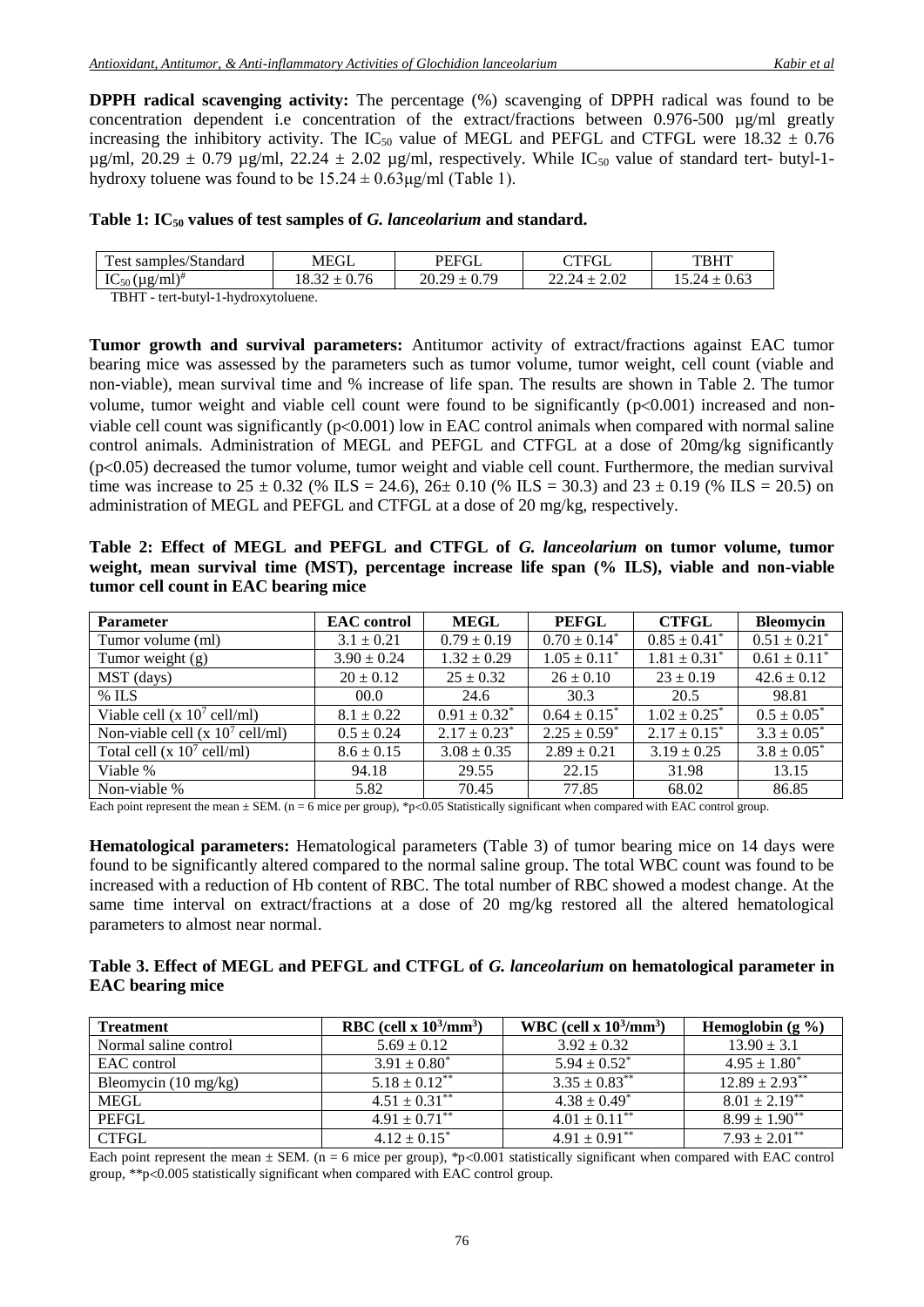**Tail flick test:** The tail withdrawal reflex time following administration of the MEGL, PEFGL and CTFGL were found to statistically significant (\*p<0.01 and \*\*p<0.001) and was comparable to the reference drug Diclofenac-Na (Table 4).

# **Table 4. Effects of the** *G. lanceolarium* **on tail withdrawal reflex of mice induced by tail flick method.**

| <b>Treatment Group</b>           | (mg/kg)<br><b>Dose</b> | Tail flick time |                               |                      |                              |
|----------------------------------|------------------------|-----------------|-------------------------------|----------------------|------------------------------|
|                                  | body wt.)              | $0$ Min         | $30$ Min                      | $60$ Min             | 90 Min                       |
| Vehicle control $(1\%$ tween-80) |                        | $1.30 \pm 0.11$ | $1.35+0.12$                   | $1.43 \pm 0.05$      | $1.40 \pm 0.11$              |
| Standard (Diclofenac-Na)         | 10                     | $1.40 \pm 0.02$ | $2.26 \pm 0.25$ **            | $3.13 \pm 0.10^{**}$ | $3.06 \pm 20$ <sup>**</sup>  |
| <b>MEGL</b>                      | 100                    | $1.35 \pm 0.25$ | $1.53 \pm 0.10$ **            | $2.30\pm0.15***$     | $1.11 \pm 0.03$ <sup>*</sup> |
| <b>PEFGL</b>                     | 100                    | $1.30 \pm 0.25$ | $2.15 \pm 0.42$ <sup>**</sup> | $2.43 \pm 0.5$ **    | $1.57 \pm 0.25$ <sup>*</sup> |
| <b>CTFGL</b>                     | 100                    | $1.30 \pm 0.1$  | $1.43 \pm 0.01$ **            | $2.33 \pm 0.5$ **    | $1.07 \pm 0.16^*$            |

Values are mean $\pm$ SEM, (n = 6);\*p<0.01 and \*\*p<0.001, Dunnett's-T test as compared to control.

**Writhing test method:** Table 5 shows the effects of the extract/fractions on acetic acid-induced writhing in mice. The oral administration of extract/fractions significantly (\*p<0.01 and \*\*p<0.001) inhibited (% inhibition of writhing of MEGL, PEFGL and CTFGL were 54.54, 39.09 and 68.18, respectively) writhing response induced by acetic acid.

## **Table 5: Effects of the** *G. lanceolarium* **on acetic acid-induced writhing in mice.**

| <b>Treatment Group</b>        | Dose (mg/kg)body wt. | Writhing no.                  | % Inhibition of Writhing no. |
|-------------------------------|----------------------|-------------------------------|------------------------------|
| Vehicle control (1% tween 80) |                      | $110.0 \pm 10.23$             |                              |
| Standard (Diclifenac-Na)      | 10                   | $15.0 \pm 3.25$ **            | 86.36                        |
| <b>MEGL</b>                   | 100                  | $50.0 \pm 7.15^{**}$          | 54.54                        |
| <b>PEFGL</b>                  | 100                  | $67.0 \pm 8.48$ <sup>**</sup> | 39.09                        |
| <b>CTFGL</b>                  | 100                  | $35.0 \pm 6.57$ **            | 68.18                        |

Values are mean $\pm$ SEM, (n = 6);\*p<0.01 and \*\*p<0.001, Dunnett's-T test as compared to control.

**Anti- inflammatory activity:** To the carrageenan induced paw edema in mice, the extract/fraction showed inhibition on paw edema compared to the control group (Table 6).

## **Table 6. Effects of the G. lanceolarium on carrageenan induced paw edema in mice.**

| Treatment Group               | Dose (mg/Kg body wt.) | Paw edema volume (cm) |                      |                                |                                 |
|-------------------------------|-----------------------|-----------------------|----------------------|--------------------------------|---------------------------------|
|                               |                       | 1H                    | 2H                   | 3H                             | 4H                              |
| Vehicle control (1% tween 80) |                       | $1.23 \pm 0.11$       | $1.4 \pm 0.12$ **    | $1.53 \pm 0.05$ **             | $1.46 \pm 0.11.0$ <sup>**</sup> |
| Standard (Indomethacin)       | 10                    | $1.23 \pm 0.023$      | $1.16 \pm 0.25$ **   | $1.13 \pm 0.10$ **             | $1.06 \pm 0.20$ **              |
| <b>MEGL</b>                   | 100                   | $1.45 \pm 0.07$       | $1.25 \pm 0.06^{**}$ | $1.05 \pm 0.07$ **             | $0.95 \pm 0.05$ **              |
| <b>PEFGL</b>                  | 100                   | $1.25 \pm 0.5$        | $1.23 \pm 0.5$ **    | $1.1 \pm 0.12.0$ <sup>**</sup> | $1.0 \pm 0.10.0^{**}$           |
| <b>CTFGL</b>                  | 100                   | $1.35 \pm 0.02$       | $1.1 \pm 0.07$ **    | $1.0{\pm}0.02^{**}$            | $0.85 \pm 0.07^{**}$            |

Values are mean $\pm$ SEM, (n = 6);\*p<0.01 and \*\*p<0.001, Dunnett's-T test as compared to control.

## **Discussion**

The model of scavenging of the stable DPPH radicals is a common method to estimate the antioxidant activity of the investigated samples**.** The effect of antioxidants on DPPH radical scavenging is thought to be due to their hydrogen donating ability. DPPH is a stable free radical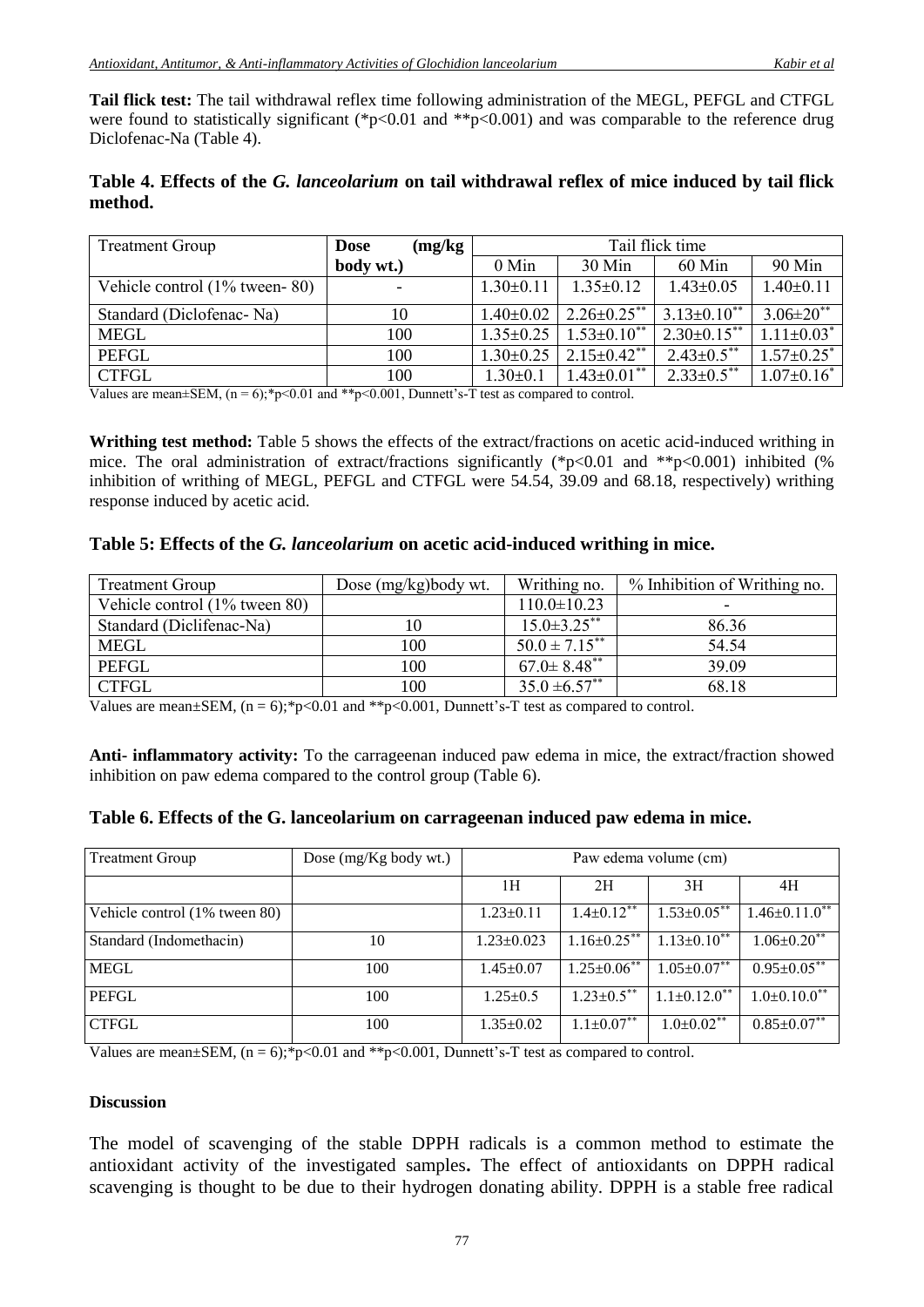and accepts an electron or hydrogen radical to become a stable diamagnetic molecule (Gulcin et al*.*, 2004). The addition of the investigated extract/fractions to the DPPH solution caused a decrease in the optical density at 517 nm (the maximum absorption of a stable DPPH radical at 517 nm). The decrease in absorbance of DPPH radical caused by antioxidants is due to the reaction between antioxidant molecules and radical which results in the scavenging of the radical by hydrogen donation. This is visualized as a discoloration from purple to yellow.

A regular and rapid increase in ascetic tumor volume (EAC tumor bearing mice) was observed. Ascetic fluid is the straight nutritional source for tumor cells. A rapid increase in ascetic fluid with tumor growth would be a means to meet the nutritional requirement of tumor cells (Prasad and Giri, 1994). Treatment with extract/fractions reduced the intraperitonial tumor burden, thereby reducing the tumor weight, cell growth and increased the life span of the tumor bearing mice. It can therefore be inferred that extract/fractions increased the life span of EAC bearing mice may be by decreasing the nutritional fluid volume and delaying the cell division (Sur et al*.*, 1997). Reduction in viable cell count and increased non viable cell count in groups treated with extract/fractions, towards normalization in tumor host suggests its anti-tumor effect against EAC cell in mice. These tumor cells absorb the anticancer drug in peritoneal cavity and causes lysis of the cells by cytotoxic mechanism (Kennedy et al*.*, 2001). Anemia encountered in ascites carcinoma mainly due to iron deficiency, either by haemolytic or myelopathic conditions which finally lead to reduced RBC number (Gupta et al*.*, 2007). Treatment with extract/fractions brought back the hemoglobin content, RBC and WBC count more or less towards normal levels, thus supporting its haematopoietic protecting activity without inducing myelotoxicity, the most common side effects of cancer chemotherapy.

Previous study of *Glochidione* species indicated the presence of tannin, glycosides, lignan and terpenoid. A number of scientific reports indicate that certain terpenoids, steroids and phenolic compounds such as tannins, caumarins and flavonoids have a chemo preventive role in cancer through their effects on signal transduction in cell proliferation and angiogenesis (Blois, 2002). Thus, it can be thought that the plant extract/fractions exhibited antitumor activity through the combination of these antitumor phytochemicals.

The tail flick method is generally used for evaluating central antinociceptive response. The method is further distinguished by their tendency to respond to the pain stimuli conducting through neuronal pathways as tail immersion mediates a spinal reflex to nociceptive stimuli (Chapman et al., 1985). On the other hand, acetic acid induced writhing response is a sensitive procedure to evaluate peripherally acting analgesics and represents pain sensation by triggering localized inflammatory response. Such pain stimulus leads to the release of free arachidonic acid from the tissue phospholipid (Ahmed et al*.*, 2006). The response is thought to be mediated by peritoneal mast cells (Ribeiro et al*.*, 2000), acid sensing ion channels (Voilley, 2004) and the prostaglandin pathways (Hossain et al*.*, 2006). The organic acid has also been postulated to act indirectly by inducing the release of endogenous mediators, which stimulates the nociceptive neurons that are sensitive to NSAIDs and narcotics (Adzu et al*.*, 2003).

Taken all together, this is an indication that the extract/fractions of *G. lanceolarium* can be used to manage central as well as peripheral pain. However, Kerstein, Camino, Moran, & Stucky (Kerstein et al*.*, 2009) suggest that, the inhibitory effect to pain response is due to inhibit the increase of the intracellular  $Ca^{2+}$  ion through the TRPA1 (Transient Receptor Potential Ankyrin 1), a member of the transient receptor potential family of cation channel that trigger the analgesic action. So it is likely that the extract/fractions may contain substances that affect the metabolism of  $Ca^{2+}$  ions. Tannins are also found to have a contribution in antinociceptive activity (Ramprasath et al*.*, 2006). So it can be assume that cyclooxygenase (COX) inhibitory activity along with antioxidant activity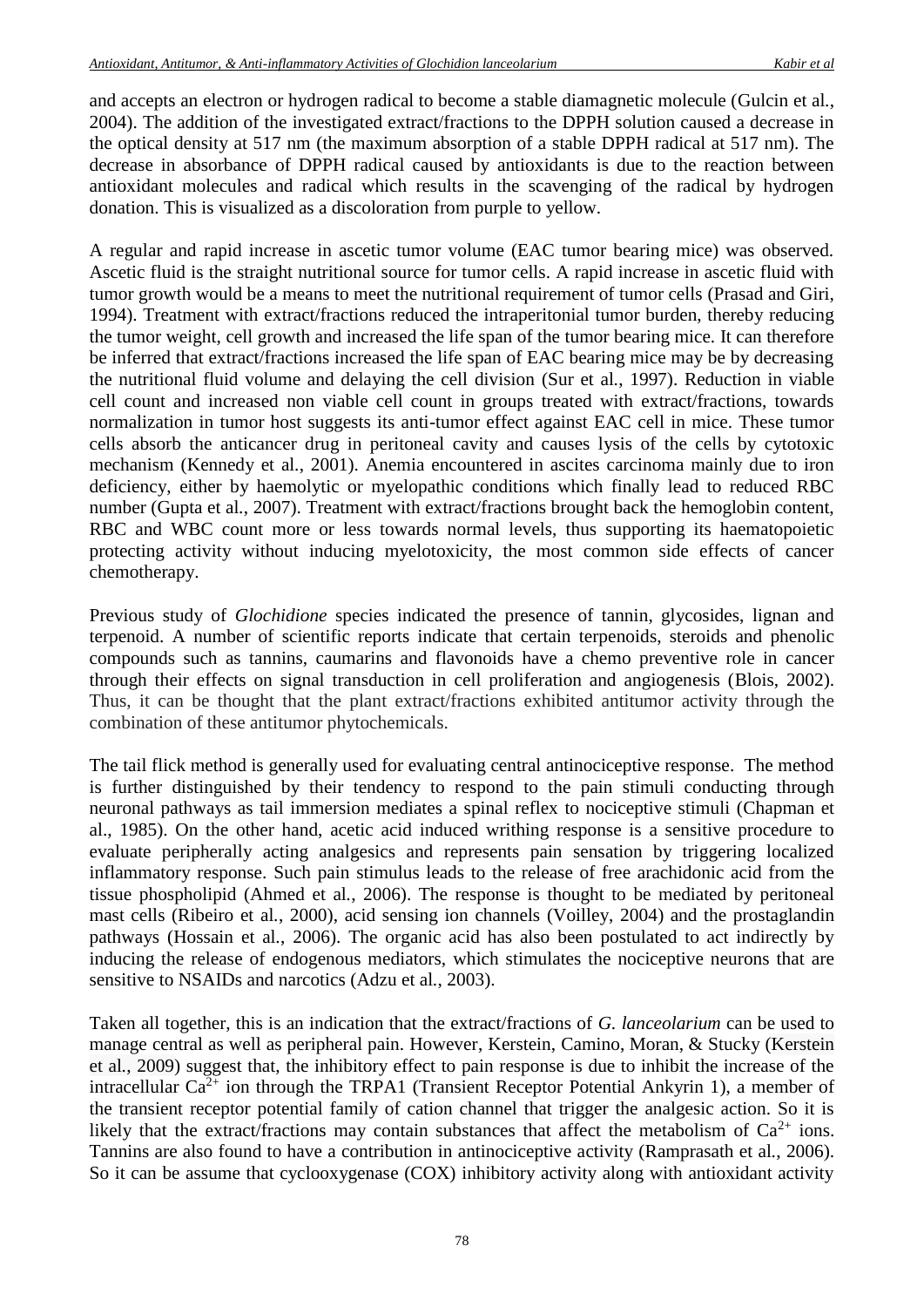may reduce the production of free arachidonic acid from phospholipid or may inhibit the enzyme system responsible for the synthesis of prostaglandins and ultimately relieve pain sensation.

Carrageenan induced oedema has been commonly used as an experimental animal model for acute inflammation and is believed to be biphasic. The early phase  $(1 - 2 h)$  of the carrageenan model is mainly mediated by histamine, serotonin and increased synthesis of prostaglandins in the damaged tissue surroundings. The late phase is sustained by prostaglandin release and mediated by bradykinin, leukotrienes, polymorphonuclear cells and prostaglandins produced by tissue macrophages (Kaushik et al*.*, 2012). Since the extract/fractions significantly inhibited paw edema induced by carrageenan in the second phase and this finding suggests a possible inhibition of cyclooxygenase synthesis by the extract/fractions and this effect is similar to that produced by nonsteroidal anti-inflammatory drugs such as indomethacin, whose mechanism of action is inhibition of the cyclooxygenase enzyme.

#### **Conclusion**

Based on the results of the present study, we conclude that the plant extract/fractions possess antioxidant, antitumor, analgesic and anti inflammatory potential. However, further studies are necessary to examine underlying mechanisms of these effects and to isolate the active compound(s) responsible for these pharmacological activities.

*Conflict of interest statement: We declare that we have no conflict of interest.*

*Acknowledgements: The authors are thankful to the Department of Pharmaceutical Chemistry, University of Dhaka, Bangladesh, Department of Applied Chemistry & Chemical Engineering, University of Rajshahi, Rajshahi, Bangladesh and Department of Pharmacy, BRAC University, Dhaka, Bangladesh for providing laboratory facilities to carry out this research work. The Bose Centre for Advanced Study and Research in Natural Sciences, University of Dhaka, Bangladesh is gratefully acknowledged for partial financial support to carry out the research work.*

#### **References**

- Adzu B, Amos S, Kapu SD, Gamaniel KS (2003). Anti-inflammatory and anti-nociceptive effects of *Sphaeranthus senegalensis.* J. Ethnopharmacol. 84: 169-174.
- Ahmed F, Hossain MH, Rahman AA, Shahid IZ (2006). Antinociceptive and sedative effects of the bark of *Cerbera odollam* Gaertn. J. Ori. Pharm. Exp. Med. 6: 344-348.
- Armour DFE, Blood FR, Belden DA (1965). The Manual for laboratory works in mammalian physiology. University of Chicago Press, U.S.A.
- Blois MS (2002). Antioxidant determination by the use of a stable free radical. Nature 26:199-200.
- Braca A, Nunziatina DT, Lorenzo DB, Cosimo P, Mateo P, Ivano M (2001). Antioxidant principles from *Bauhinia terapotensis*. J. Nat. Prod. 64: 892-895.
- Chapman CR, Casey KI, Dubner R, Foley KM, Gracely RH, Reading AE (1985). Pain measurement: an overview. Pain 22: 1-31.
- Chen LG, Yang LL, Yen KY, Hatano T, Yoshida T, Okuda T (1995). Tannins of euphorbiaceous plants. XIII: New hydrolyzable tannins having phloroglucinol residue from *Glochidion rubrum* BLUME. Chem. Pharm. Bull. 43: 2088-2090.
- Chung JM (2004). The role of reactive oxygen species (ROS) in persistent pain. Mol. Intev. 4: 248-250.
- Ghani A (1998). Medicinal plants of Bangladesh: Chemical constituents and uses. Asiatic Society of Bangladesh, Dhaka.
- Ghule RS, Venkatnarayanan R, Thakare SP, Jain H, Ghule PR (2011). Analgesic activity of *Cuscuta campestris* Yuncker a parasitic plant grown on *Nerium indicum* Mill. J. Adv. Phar. Educ. & Res. 1: 45-51.
- Gulcin IG, Sat SB, Elmastas M, Kufreviouglu OI (2004). Comparison of antioxidant activity of Clove (*Eugenia caryophylata*  Thunb) buds and lavender (*Lavandula stoechas* L). Food Chem. 87: 393-400.
- Gupta M, Mazumder UK, Halder PK, Kandar CC, Monikandan L, Senthil GP (2007). Anticancer activity of *Indigofera aspalathoides* and *Wedelia calendulaceae* in Swiss albino mice. Iran. J. Pharm. Res. 6: 141-45.
- Gupta M, Mazunder UK, Sambath KR, Gomath P, Rajeshwar Y, Kakoti BB (2005). Anti-inflammatory, analgesic and antipyretic effects of methanol extract from *Bauhinia racemosa* stem bark in animal models. J. Ethnopharmacol. 98: 267-273.
- Hafidh RR, Abas F, Abdulamir AS, Jahanshiri F, Bakar FA, Sekawi Z (2009). A review: Cancer research on natural products in Asia. Int. J. Cancer Res. 5: 69-82.
- Hela AE, Abdullah A (2010). Antioxidant and antimicrobial activities of methanol extracts of some Verbena species: *In vitro* evaluation of antioxidant and antimicrobial activity in relation to polyphenolic content. J. Appl. Sci. Res., 6: 683-9.
- Hoffmann P, Kathriarachchi H, Wurdack KJ (2006). A phylogenetic classification of Phyllanthaceae (Malpighiales; Euphorbiaceae *sensu lato*). Kew. Bull. 61: 37-53.
- Hossain KM, Rahman ML, Hoque ATMR, Alam MK (2004). Comparative regeneration status in a natural forest and enrichment plantations of Chittagong (south) forest division, Bangladesh. J. Forestry Res. 15: 255-260.